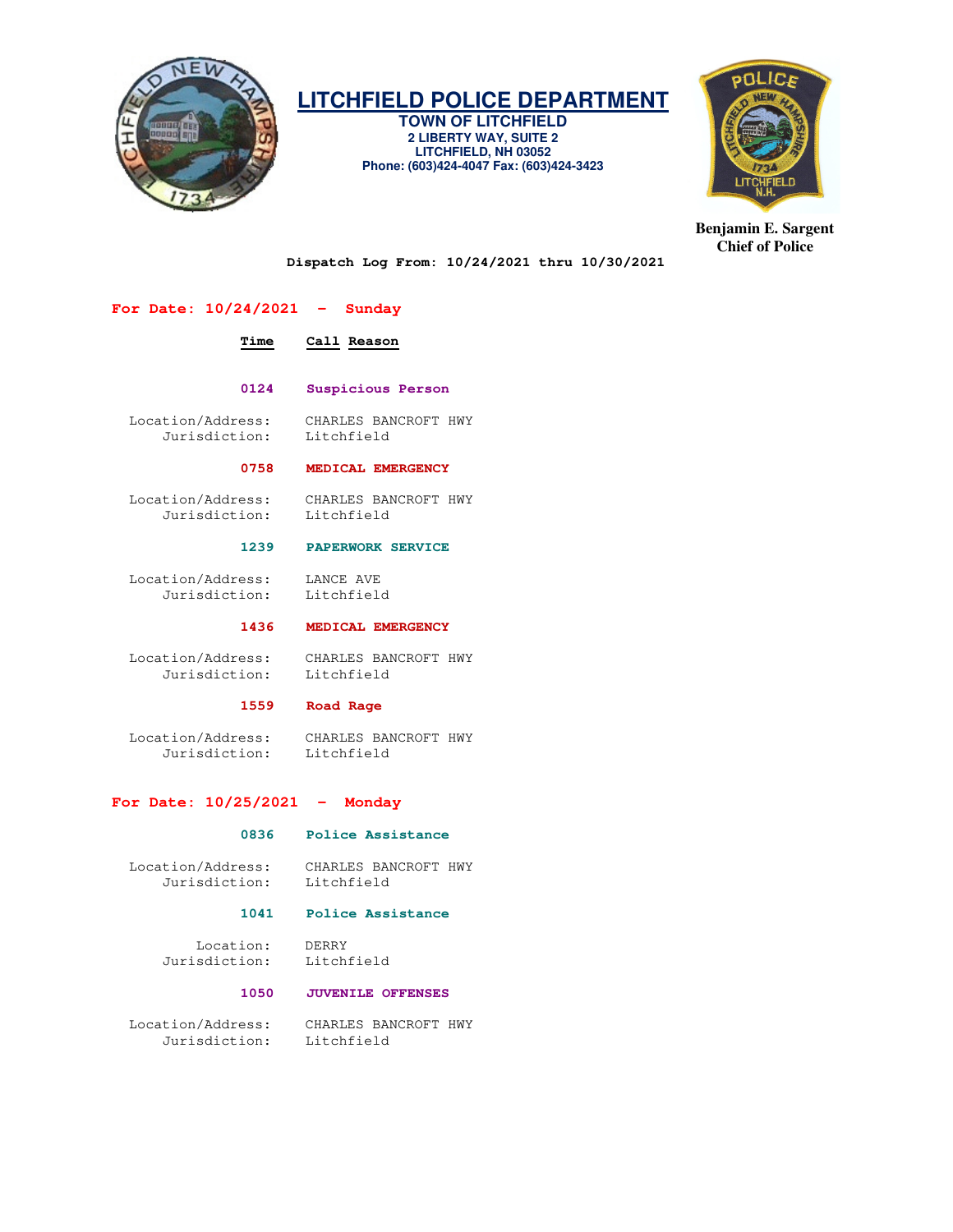### **1102 Deliver A Message**

 Location/Address: STARK LN Jurisdiction: Litchfield

# **1339 Police Assistance**

 Location/Address: HORSESHOE DR Jurisdiction: Litchfield

### **1540 MV Repo**

 Location/Address: COURTLAND AVE Jurisdiction: Litchfield

# **1733 DISABLED Motor Vehicle**

 Location/Address: CHARLES BANCROFT HWY Jurisdiction: Litchfield

# **1853 Deliver A Message**

 Location/Address: STARK LN Jurisdiction: Litchfield

### **2013 Pedestrian**

 Location/Address: CHARLES BANCROFT HWY Jurisdiction: Litchfield

# **2042 Suspicious Vehicle**

 Location/Address: CHARLES BANCROFT HWY Jurisdiction: Litchfield

# **For Date: 10/26/2021 - Tuesday**

# **0459 Road Hazard**

| Location/Address: | PAGE RD    |
|-------------------|------------|
| Jurisdiction:     | Litchfield |

#### **1127 Noise Complaint**

 Location/Address: BROOK RD Jurisdiction: Litchfield

# **1225 Vin Check**

 Location/Address: CALAWA CIR Jurisdiction: Litchfield

# **1748 Animal Involved Incident**

 Location/Address: CUTLER RD Jurisdiction: Litchfield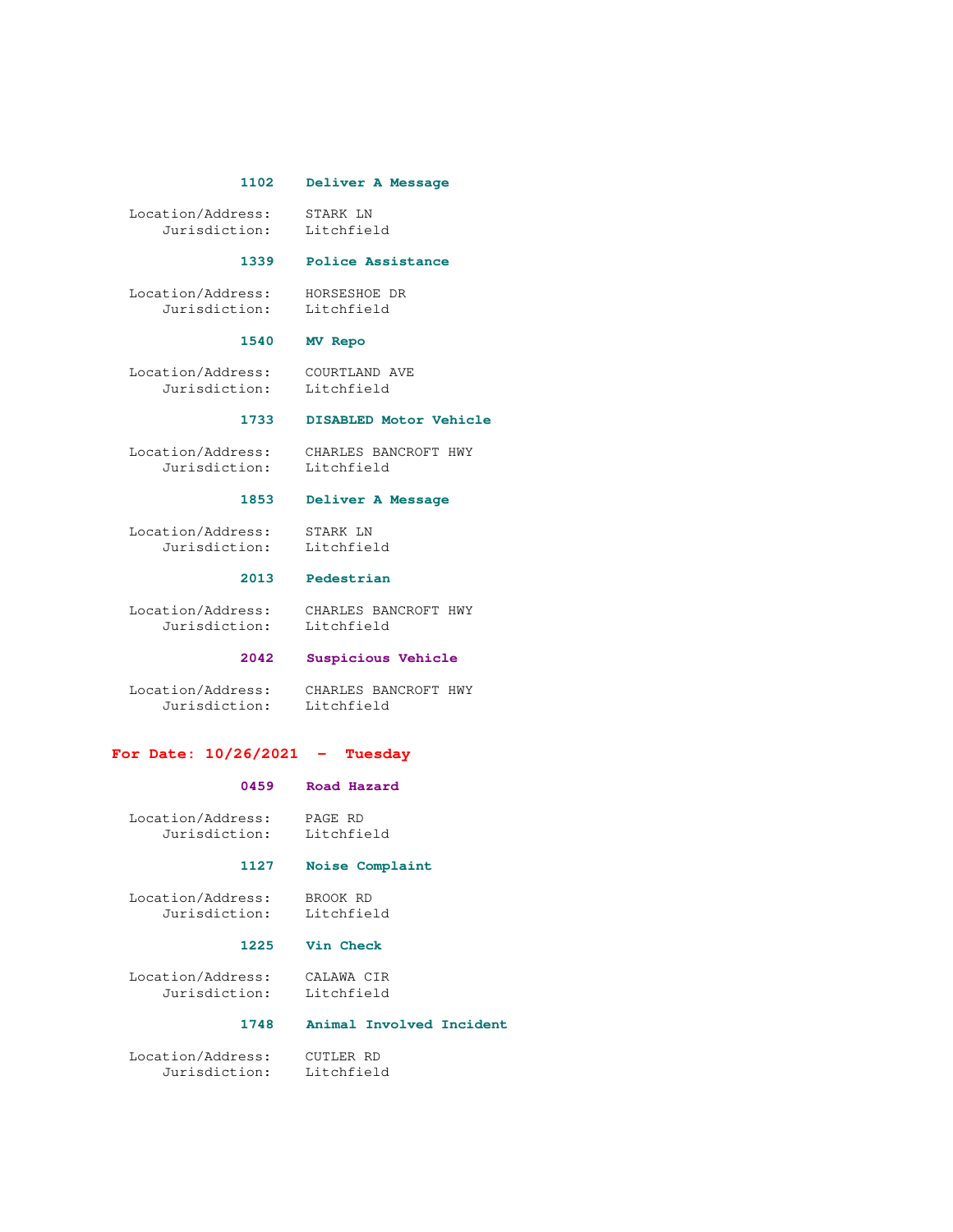

# **LITCHFIELD POLICE DEPARTMENT**

**TOWN OF LITCHFIELD 2 LIBERTY WAY, SUITE 2 LITCHFIELD, NH 03052 Phone: (603)424-4047 Fax: (603)424-3423** 



**Benjamin E. Sargent Chief of Police** 

#### **1810 FINGERPRINTING**

 Location/Address: LIBERTY WAY Jurisdiction: Litchfield

# **2359 Road Hazard**

 Location/Address: ALBUQUERQUE AVE + CARDINAL LN Jurisdiction: Litchfield

# **For Date: 10/27/2021 - Wednesday**

# **0207 Road Hazard**

 Location/Address: DERRY RD Jurisdiction: Litchfield

# **0925 MOTOR VEHICLE LOCKOUT**

 Location/Address: PAGE RD Jurisdiction: Litchfield

#### **1617 PAPERWORK SERVICE**

 Location/Address: LANCE AVE Jurisdiction: Litchfield

# **1732 PAPERWORK SERVICE**

 Location/Address: LANCE AVE Jurisdiction: Litchfield

# **1926 PAPERWORK SERVICE**

 Location/Address: LIBERTY WAY Jurisdiction: Litchfield

# **2215 Follow Up**

 Location/Address: BRISTOL WAY Jurisdiction: Litchfield

# **For Date: 10/28/2021 - Thursday**

# **0817 WELFARE CHECK**

| Location/Address: | WOODLAND DR |
|-------------------|-------------|
| Jurisdiction:     | Litchfield  |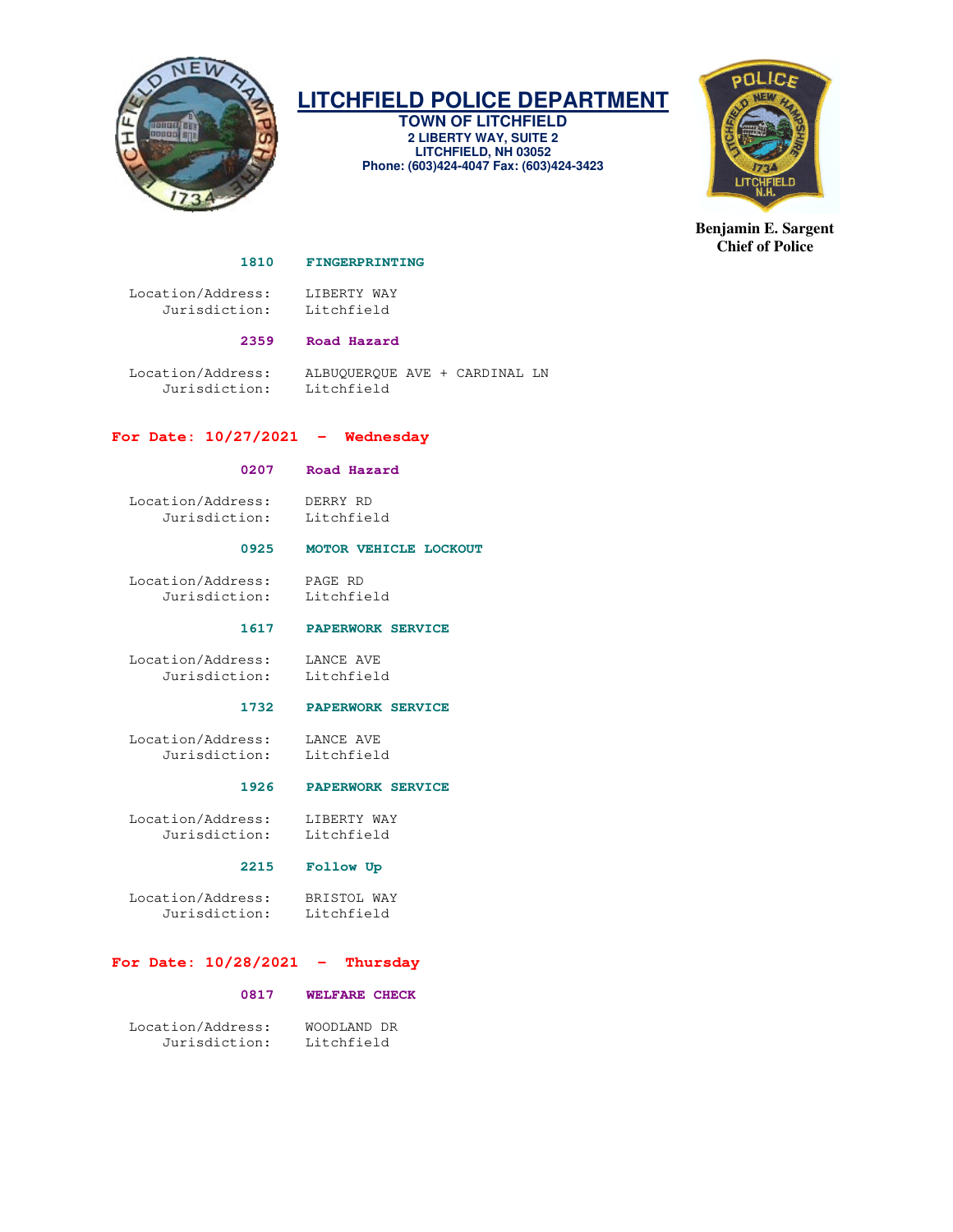#### **0853 PAPERWORK SERVICE**

 Location/Address: LIBERTY WAY Jurisdiction: Litchfield

#### **0901 Community Relations**

 Location/Address: HIGHLANDER CT Jurisdiction: Litchfield

#### **0942 Police Assistance**

 Location/Address: CHARLES BANCROFT HWY Jurisdiction: Litchfield

# **1031 Vin Check**

 Location/Address: LIBERTY WAY Jurisdiction: Litchfield

#### **1032 Vin Check**

 Location/Address: WINDSOR DR Jurisdiction: Litchfield

 **1051 Animal Involved Incident** 

 Location/Address: HARVEST WAY Jurisdiction: Litchfield

# **1336 MEDICAL EMERGENCY**

 Location/Address: ROBIN CT dion/Address. ......<br>Jurisdiction: Litchfield

### **1503 FOUND/LOST PROPERTY**

 Location/Address: BEAR RUN DR Jurisdiction: Litchfield

#### **1521 PAPERWORK SERVICE**

Location/Address: LIBERTY WAY<br>Jurisdiction: Litchfield Jurisdiction:

# **2032 MEDICAL EMERGENCY**

Location/Address: CHARLES BANCROFT HWY<br>Jurisdiction: Litchfield Jurisdiction:

# **2050 WELFARE CHECK**

 Location/Address: CRANBERRY LN Jurisdiction: Litchfield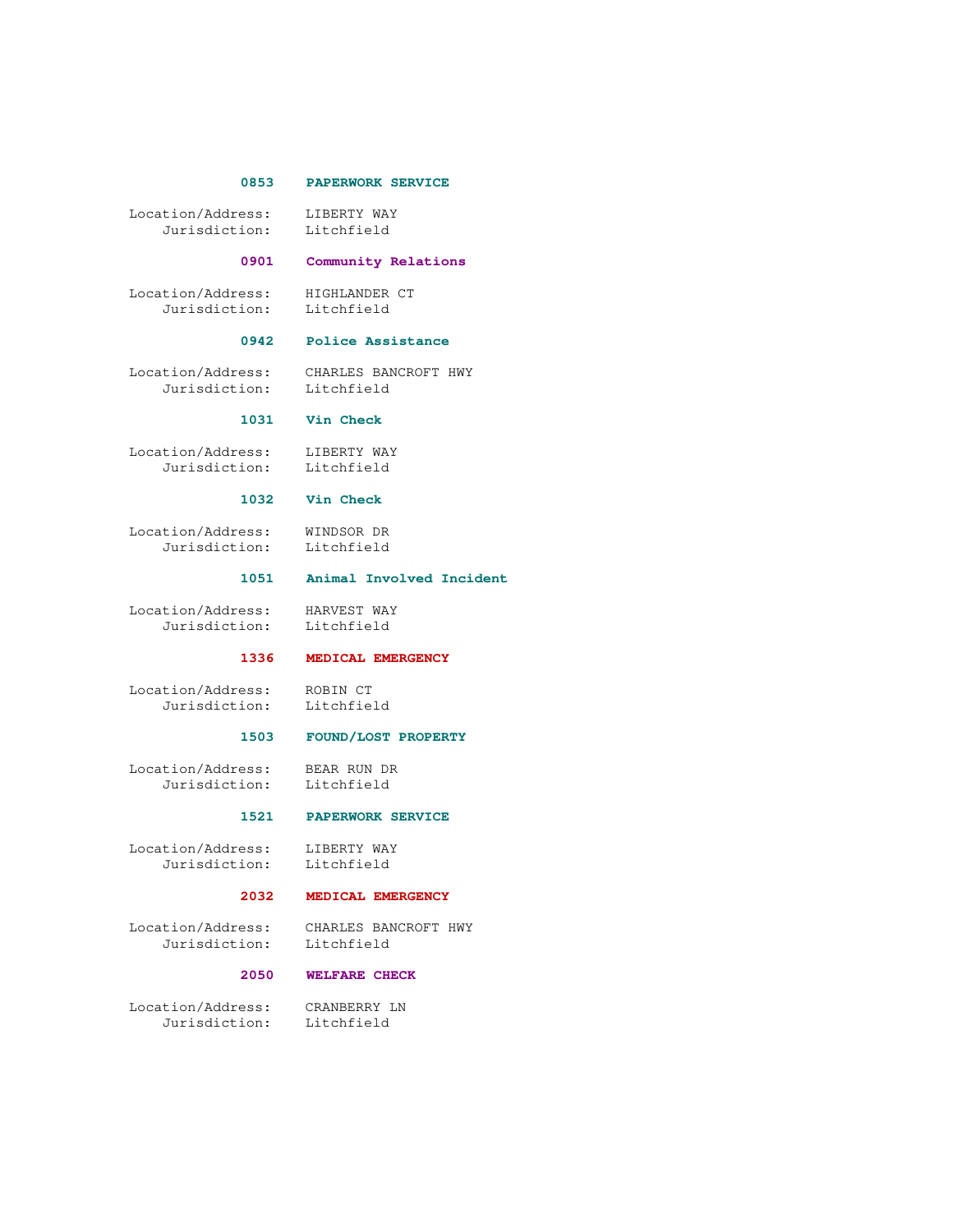

# **LITCHFIELD POLICE DEPARTMENT**

**TOWN OF LITCHFIELD 2 LIBERTY WAY, SUITE 2 LITCHFIELD, NH 03052 Phone: (603)424-4047 Fax: (603)424-3423** 



**Benjamin E. Sargent Chief of Police** 

# **For Date: 10/29/2021 - Friday**

# **0635 Motor Vehicle Accident**

 Location/Address: ALBUQUERQUE AVE + CARDINAL LN Jurisdiction: Litchfield

# **0914 FOUND/LOST PROPERTY**

 Location/Address: LIBERTY WAY Jurisdiction: Litchfield

 **1006 MEDICAL EMERGENCY** 

 Location/Address: TALENT RD Jurisdiction: Litchfield

#### **1300 Police Assistance**

 Location/Address: DERRY RD Jurisdiction: Litchfield

# **1559 MOTOR VEHICLE COMPLAINT**

 Location/Address: CHARLES BANCROFT HWY Jurisdiction: Litchfield

# **1744 MEDICAL EMERGENCY**

 Location/Address: CHARLES BANCROFT HWY Jurisdiction: Litchfield

# **For Date: 10/30/2021 - Saturday**

#### **1724 Trees/Wires Down**

Jurisdiction: Litchfield

# Location/Address: CHARLES BANCROFT HWY

# **1734 Trees/Wires Down**

 Location/Address: CHARLES BANCROFT HWY Jurisdiction: Litchfield

# **1934 ALARM**

 Location/Address: GARDEN DR Jurisdiction: Litchfield

# **1948 ALARM**

 Location/Address: CHARLES BANCROFT HWY Jurisdiction: Litchfield